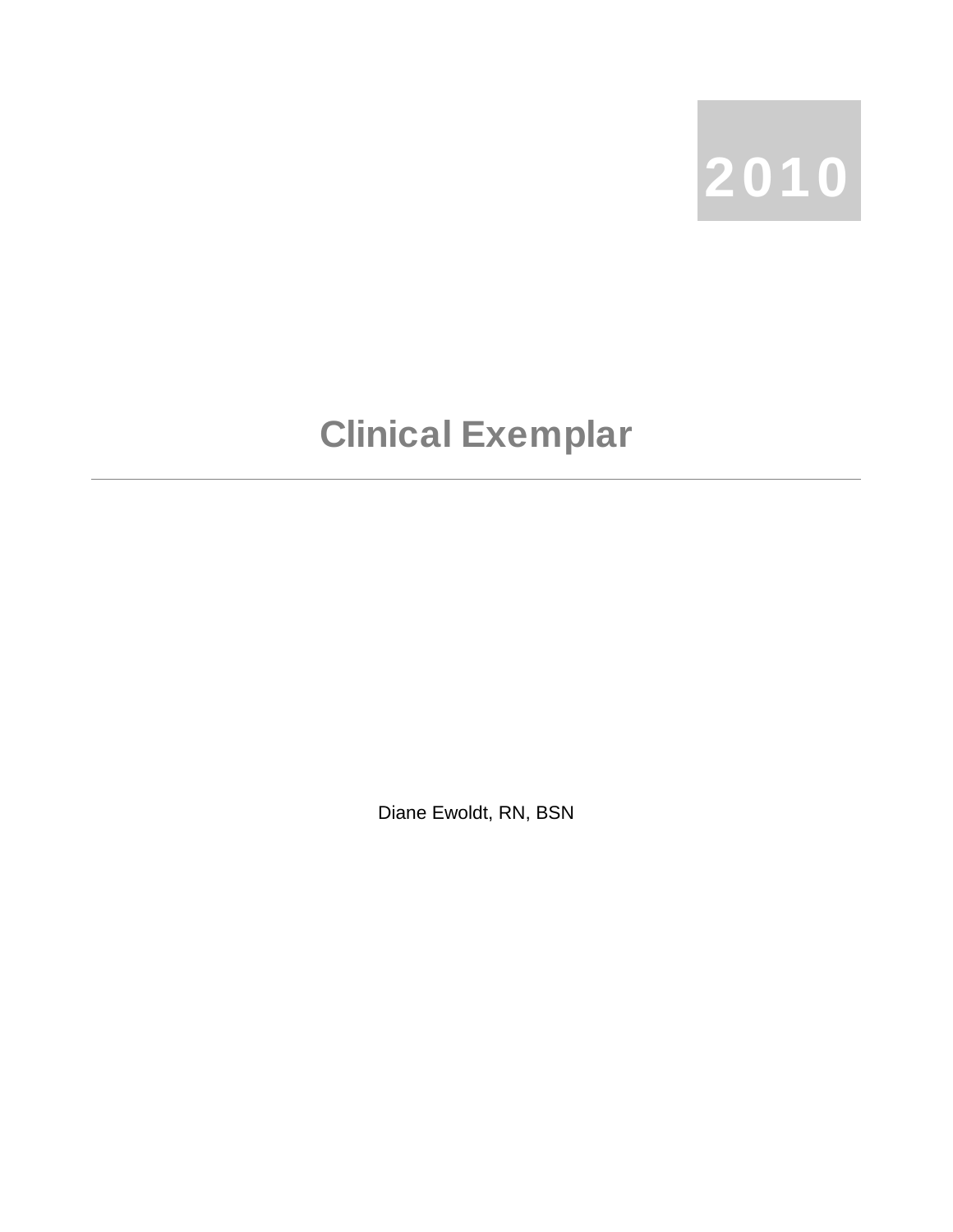## **Story** 5

## VISITATION

've been a nurse in the PACU for more than 28 years. From the first day that  $\overline{1}$  joined the staff in PACU, my peers impressed upon me the necessity of keeping the family out of the unit. Oh, they had their various reasons for this mandate; the lack of patient privacy, the space concerns, the fragility of the patient emerging from anesthesia, and the reactions of the medically uneducated public to the sights and sounds in an intensive care environment. All very compelling arguments for their cause, I might add, but I suspected that there was more to it. Perhaps it was their own insecurities of being judged or the possibility of questions that they couldn't answer, or merely a control issue.  $\prod_{\substack{\text{iv}}\\text{if join}}$ 

All of this struck me as odd coming from my previous experience in my home on the Oncology unit. There, the patient's family camped out with them. Home cooked meals lovingly prepared poured in from their kitchens enticing their ailing family member to eat. Family members stumbled from their cots in their jammies at night to beacon us to their aid. This was the norm for the staff and an expectation. So the void of family interaction in my new unit was foreign but I accepted it as their expectation. And this is how it was for many years.

Then along came Steven and his mom. And suddenly all bets were off for keeping family out of the PACU. Not only the PACU, but the OR too! Steven was 21at the time and he had a well documented syndrome that left him with a host of maladies. Among these afflictions were fibromas that popped up throughout his body on a rather inconvenient basis that required removal. Steven's syndrome also left him mentally delayed and he functioned at the level of a 9 year old. This, combined with his adult proportions, poor eyesight, fear of healthcare providers, and his fight or flight response, made him a formidable patient challenge.

And then there was Steven's mother, whose picture was in the Webster's Dictionary next to the word Advocate. On our first meeting I had been "warned" by the anesthesiologist that SHE WOULD be at Steven's bedside when he arrived in the PACU. Sensing this urgency and the fact that this was not the norm for this setting, I was a bit wary. But when she arrived, she was not what I had girded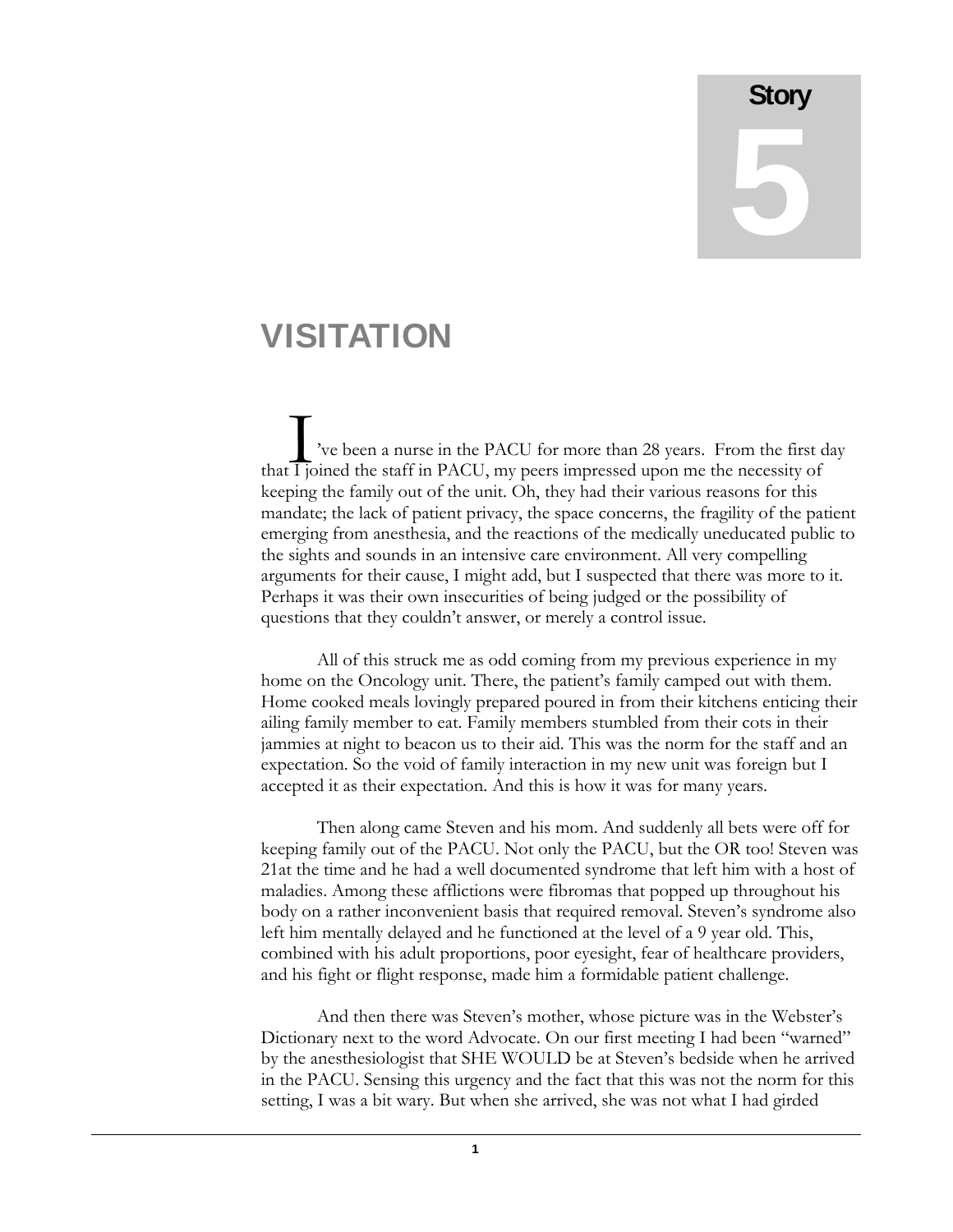myself for. She was barely five feet tall, smiling, beautifully coiffed, and strode toward me with her hand outstretched in greeting.

After introducing herself and her son, who was lying intubated and anesthetized on the gurney fresh from the operating room, she inquired as to how my day was going. OK, this was going better than I expected. And as Steven roused, she reached for the tissue to dab at the saliva that spilled from the corner of his mouth after I had suctioned and extubated him. She held one of his hands patting it lightly and cooed a mom's wake-up call in his ear while she advised me to restrain his other hand, lest he rip off the bandage that had been so carefully applied to his neck and chest. She was pleasant, helpful, non-threatening… everything I could want in a team member. That was it; she was part of the team. The Taking Care Of Steven Team.

We ended up recovering and discharging Steven directly from the PACU, bypassing the outpatient department so that we didn't vex Steven any more than he was already vexed. This was another departure from the norm, but it worked for this situation. As we wheeled Steven through the lobby to the car, she thanked me and directed Steven to thank me also for the wonderful care that they had received (just as I direct my own teenagers today in common courtesy).

Several months later, Steven had to be readmitted for another procedure. I

was summoned again to meet with this "difficult" parent and care for the patient. We met again and had another "successful" recovery with his mom in attendance. I found out that Steven was much more compliant when bribed with the promise of a cup of coffee with extra cream and three sugars. He actually remembered me and thanked me as he left without his mothers prompting. Some of the



other staff members were now noticing how helpful a family member could be in their otherwise "family free" environment. Mind you, PACU still has red signs on the doors heralding NO VISITORS AUTHORIZED PERSONNEL ONLY. The concept of Family Centered Care had not been adopted at this juncture at my hospital. But ever so slowly, the concept was making headway in the department.

Today, Long Beach Memorial Medical Center and Miller Children's Hospital embrace the practice of Patient and Family Centered Care. Nursing student's care plans are scrutinized for including this in their interventions. Parents routinely accompany their child into the OR and assist with their postoperative recovery in the PACU. It seems almost alien that we ever practiced any other way.

Over the course of the next eighteen years we saw Steven and his mom, who we now knew on a first name basis, one to several times a year. Her hair was graying, as was Steven's. We took the opportunity to catch up with each of our